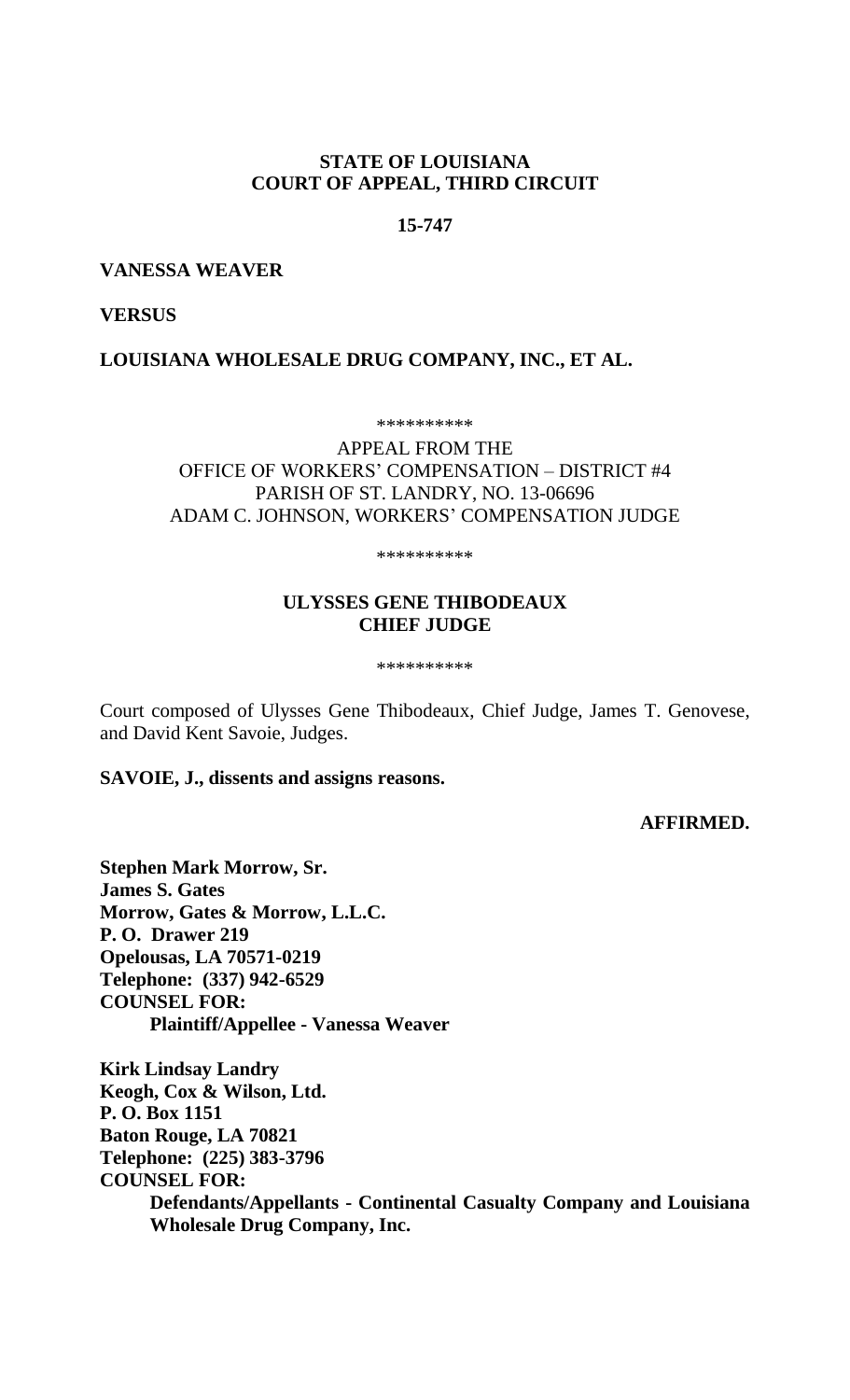## **THIBODEAUX, Chief Judge.**

Louisiana Wholesale Drug Company, Inc., ("LWD") and its insurer, Continental Casualty Company, (collectively "Appellants") appeal a judgment of the Office of Workers' Compensation awarding former LWD employee Vanessa Weaver supplemental earning benefits ("SEB") in the amount of \$273.33 per week. While working at LWD, Ms. Weaver fell and hit her right wrist on a pipe, injuring that wrist. She continued to work with restrictions until July 12, 2013, when Ms. Weaver claims that her supervisor at LWD required her to perform duties beyond her physical capabilities at the time. LWD disputes this claim and contends that Ms. Weaver voluntarily left employment with LWD without giving a reason.

After a year and a half passed without Appellants paying Ms. Weaver any wage benefits, Ms. Weaver filed a Disputed Claim for Compensation. She alleged in her claim that Appellants had wrongfully failed to pay her benefits and that Appellants' actions were arbitrary and capricious, entitling Ms. Weaver to penalties and attorney fees. Appellants argued that Ms. Weaver was not entitled to SEB since she was working full time at her full wage after she was injured, and left employment voluntarily and not because of her injury. Based on the medical records in evidence and Ms. Weaver's testimony, which the workers' compensation judge ("WCJ") specifically found credible, the WCJ ruled that Ms. Weaver had a valid claim for SEB. However, the WCJ declined to award penalties and attorney fees. From that judgment, Appellants filed a timely appeal. Ms. Weaver answers that the WCJ correctly ruled that she was entitled to SEB, but erred in denying her penalties and attorney fees. For the following reasons, we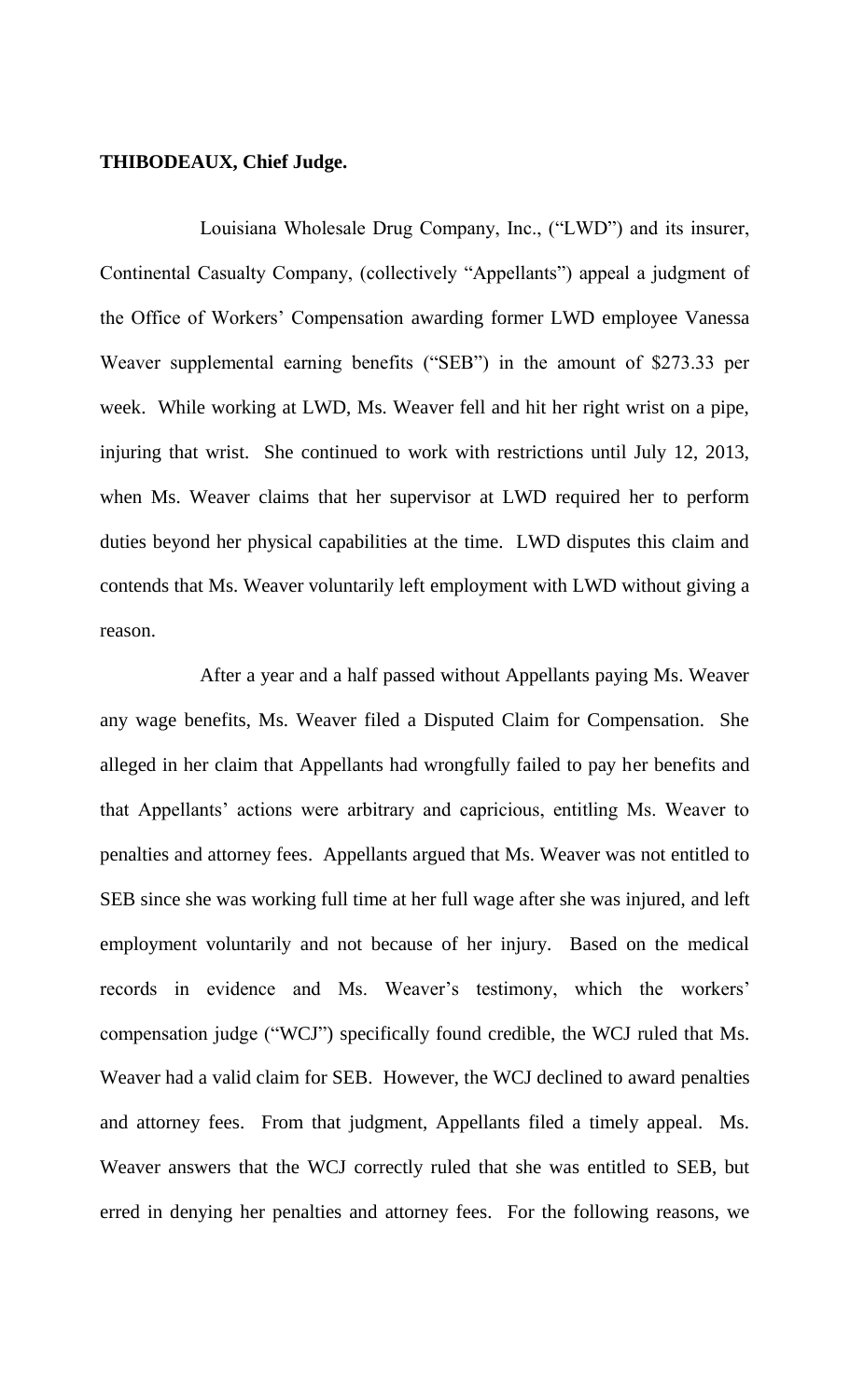affirm the judgment of the trial court awarding Ms. Weaver SEB and denying penalties and attorney fees.

## I.

### **ISSUES**

There are three issues before the Court:

- 1. whether the trial court erred in finding that Ms. Weaver was entitled to SEB and shifting the burden of proof to Appellants;
- 2. whether Appellants proved there was a suitable job available to Ms. Weaver that she was physically capable of performing; and
- 3. whether the trial court erred in declining to award Ms. Weaver penalties and attorney fees.

### II.

## **FACTS AND PROCEDURAL HISTORY**

Vanessa Weaver worked as an order filler at LWD for three-and-ahalf years, ending in July 2013. Her job duties included filling prescription orders for pharmacists. Before her job at LWD, Ms. Weaver worked as a police dispatcher, a clerk at Dollar General, and was in the military. Prior to this suit, she had never made a claim for workers' compensation benefits or filed a lawsuit. She was well-respected at LWD and never received any complaints about her job performance.

Ms. Weaver was injured while at work at LWD on March 28, 2013. She dove to stop a box of glass bottles from falling and hit her right wrist on a pipe. She was taken to an emergency room where doctors noted pain and swelling in the right wrist. She returned to work but was placed on restrictions by her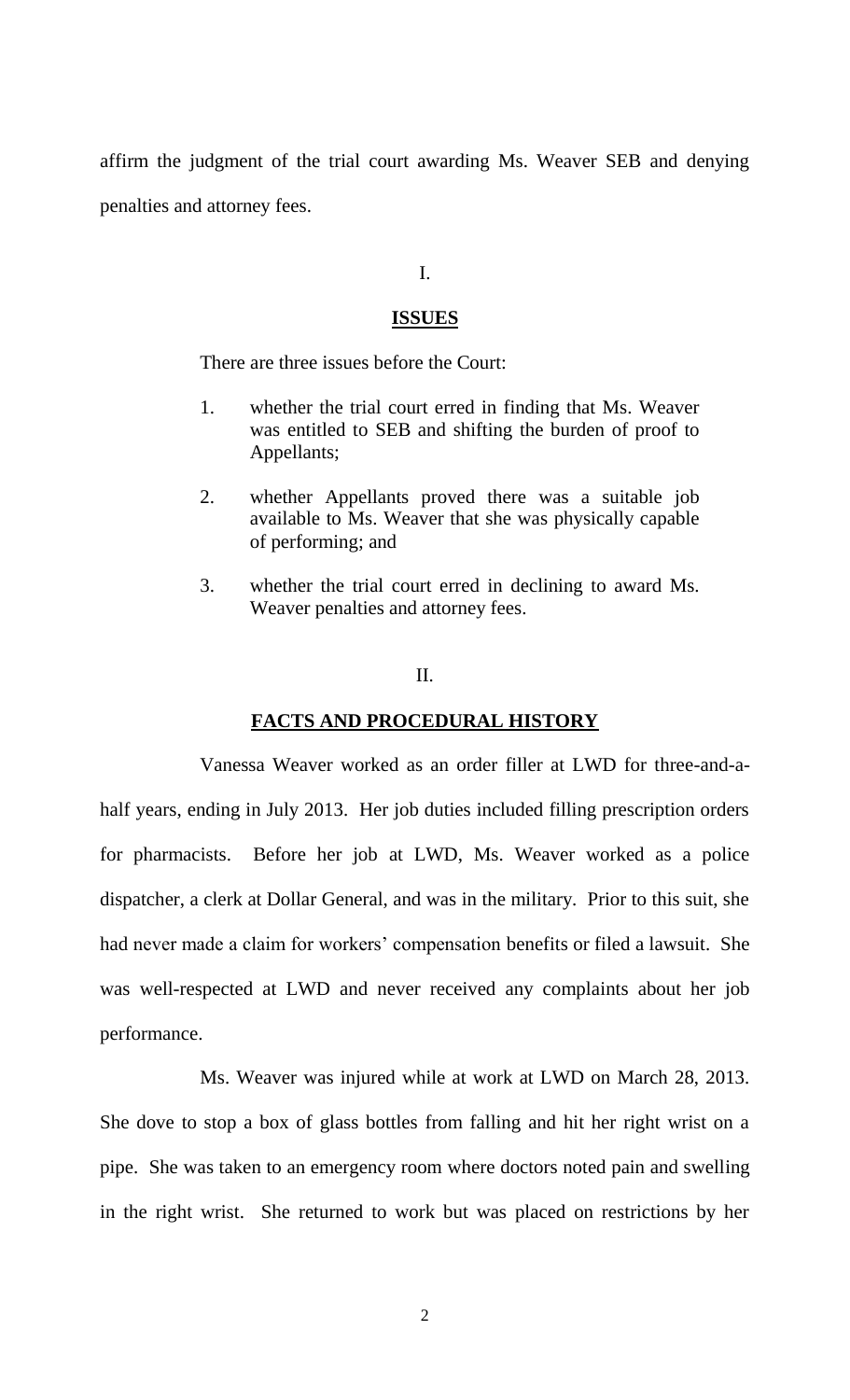doctor at The Family Clinic: first, she could work but not use the injured part of her hand; and starting on May 14, 2013, she could work only with the use of a neoprene splint. In the weeks after the injury occurred, Ms. Weaver was treated by a general practice physician at The Family Clinic and a physical therapist at Lafleur Therapy Center. Records from The Family Clinic as recent as November 11, 2013, note that Ms. Weaver complained of swelling, burning, and numbness in her wrist. Records from Lafleur Therapy Center note on May 9, 2013, that Ms. Weaver reported pain in her wrist at a level of 6 out of 10 when she was active, and at 2 out of 10 at rest. There was also a "palpable click" in her wrist.

Ms. Weaver continued to work with restrictions for four months. Though her job required her to lift boxes of 15 to 20 pounds, her employer accommodated her and she received assistance from coworkers in lifting boxes. The parties dispute what happened on the last day Ms. Weaver came into work. Ms. Weaver claims that on July 12, 2013, her employer insisted that she lift a box beyond her physical capabilities, given the restrictions imposed by her doctor. On that day, Ms. Weaver left her job, though her employment was never formally terminated. LWD, on the other hand, claims that Ms. Weaver voluntarily walked out on her job without giving a reason. LWD asserts that there is no evidence that Ms. Weaver was unable to perform her duties and points out that she was making the same wage before and after her accident.

At the hearing on Ms. Weaver's claim, the WCJ heard testimony from Troy Meche, another LWD employee, and Ms. Weaver. Ms. Weaver testified that throughout her working life, she had always used both hands in performing her job duties. The WCJ also considered medical records from The Family Clinic and Lafleur Therapy Center.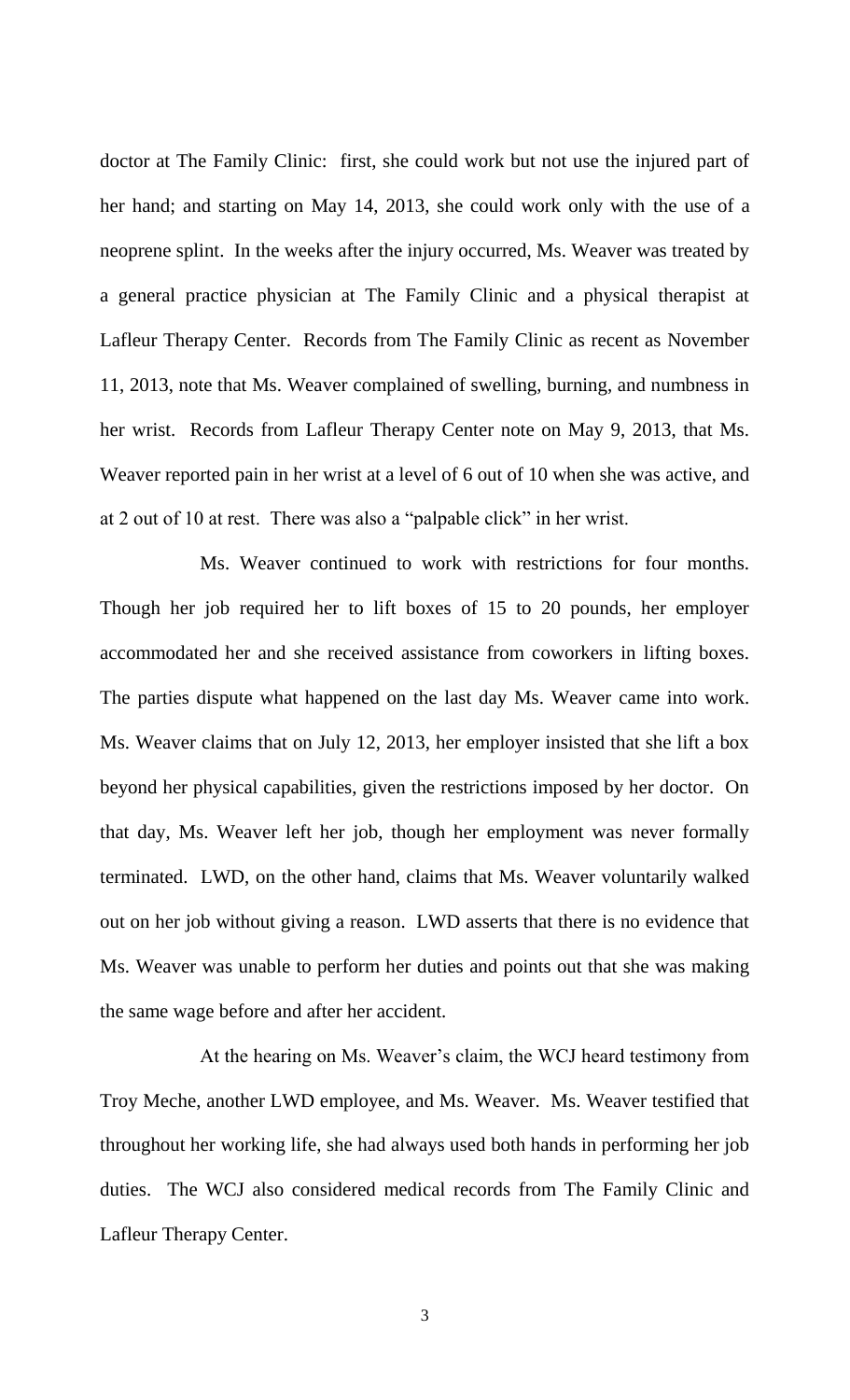After considering testimony and the medical records, the WCJ found that Ms. Weaver had met her burden to prove entitlement to SEB. Based on the WCJ's observations of "Ms. Weaver's gestures, tone of voice, responses and reactions to questions, and overall demeanor," the WCJ specifically found Ms. Weaver credible. The WCJ denied Ms. Weaver's claims for penalties and attorney fees. Appellants assert on appeal that the WCJ committed legal error by shifting the burden of proof to Appellants before Ms. Weaver had shown entitlement to SEB. Appellants also argue that even if Ms. Weaver showed she was entitled to SEB, Appellants were not required to pay since there was a suitable job available for Ms. Weaver. Ms. Weaver argues that the WCJ was correct in holding that she was entitled to SEB, but erred in denying her request for penalties and attorney fees.

### III.

#### **LAW AND DISCUSSION**

At the outset, Appellants argue that the WCJ committed legal error by shifting the burden to Appellants too early, and that the judgment should be subject to a de novo review. However, analysis of an employee's claim for SEB is necessarily based on the facts and circumstances of the case. *Banks v. Indus. Roofing & Sheet Metal Works, Inc.*, 96-2840 (La. 7/1/96), 696 So.2d 551 (citing *Daigle v. Sherwin-Williams Co.*, 545 So.2d 1005 (La.1989)). The findings of the WCJ are, therefore, subject to the manifest error-clearly wrong standard of review. *Id*. In *Banks*, the Louisiana Supreme Court elaborated on the application of that standard:

> In applying the manifest error-clearly wrong standard, the appellate court must determine not whether the trier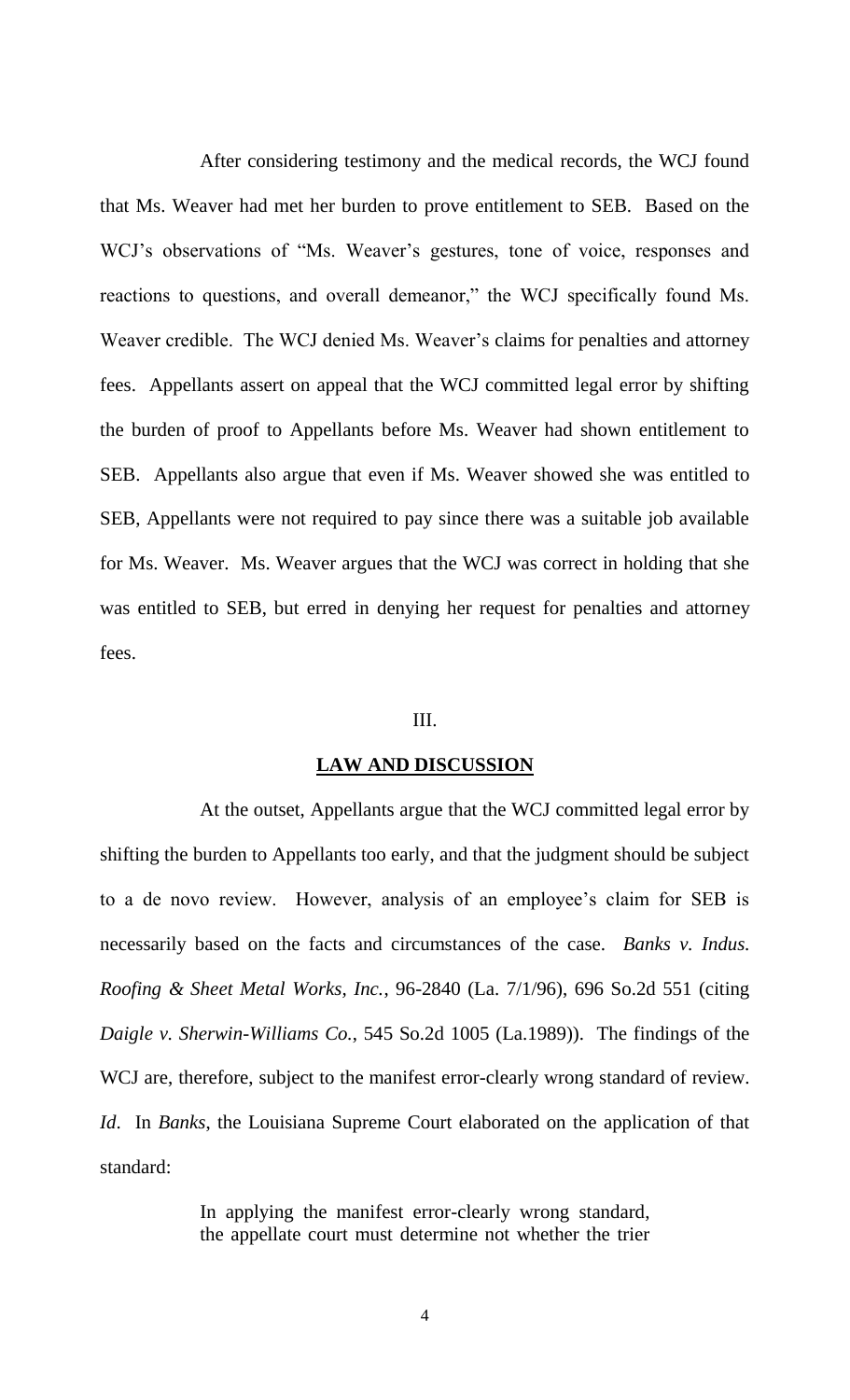of fact was right or wrong, but whether the factfinder's conclusion was a reasonable one. *Freeman* [*v. Poulan/Weed Eater*], 93-1530 [(La. 1/14/94),] 630 So.2d [733]; *Stobart v. State*, 617 So.2d 880, 882 (La.1993); *Mart v. Hill*, 505 So.2d 1120, 1127 (La.1987). Where there are two permissible views of the evidence, a factfinder's choice between them can never be manifestly erroneous or clearly wrong. *Stobart*, 617 So.2d at 882. Thus, "if the [factfinder's] findings are reasonable in light of the record reviewed in its entirety, the court of appeal may not reverse, even if convinced that had it been sitting as the trier of fact, it would have weighed the evidence differently." *Sistler v. Liberty Mut. Ins. Co.*, 558 So.2d 1106, 1112 (La.1990).

*Id.* at 556.

### **Entitlement to SEB**

Appellants first argue that Ms. Weaver did not prove that she was entitled to SEB, so the trial court erred in shifting the burden of proof to Appellants to show that another suitable job was available. SEB are available when an injury renders an employee unable to earn at least 90% of wages at the time of the injury. La.R.S. 23:1221(3)(a)(i). In order to show entitlement to SEB, an injured employee must show, by a preponderance of the evidence, "that the injury resulted in his inability to earn that amount under the facts and circumstances of the individual case." *Banks*, 696 So.2d at 556.

Here, the WCJ found, based on the facts before him, that Ms. Weaver was unable to earn at least 90% of her income after she was injured while working for LWD. The record on appeal shows that Ms. Weaver's use of her right hand was restricted from the time of her injury until at least after this lawsuit was filed. Likewise, Ms. Weaver's medical records show that she had continuing pain in her wrist and a palpable click. This demonstrates that Ms. Weaver lacked full use of her right hand. Ms. Weaver testified that she had always used both hands in her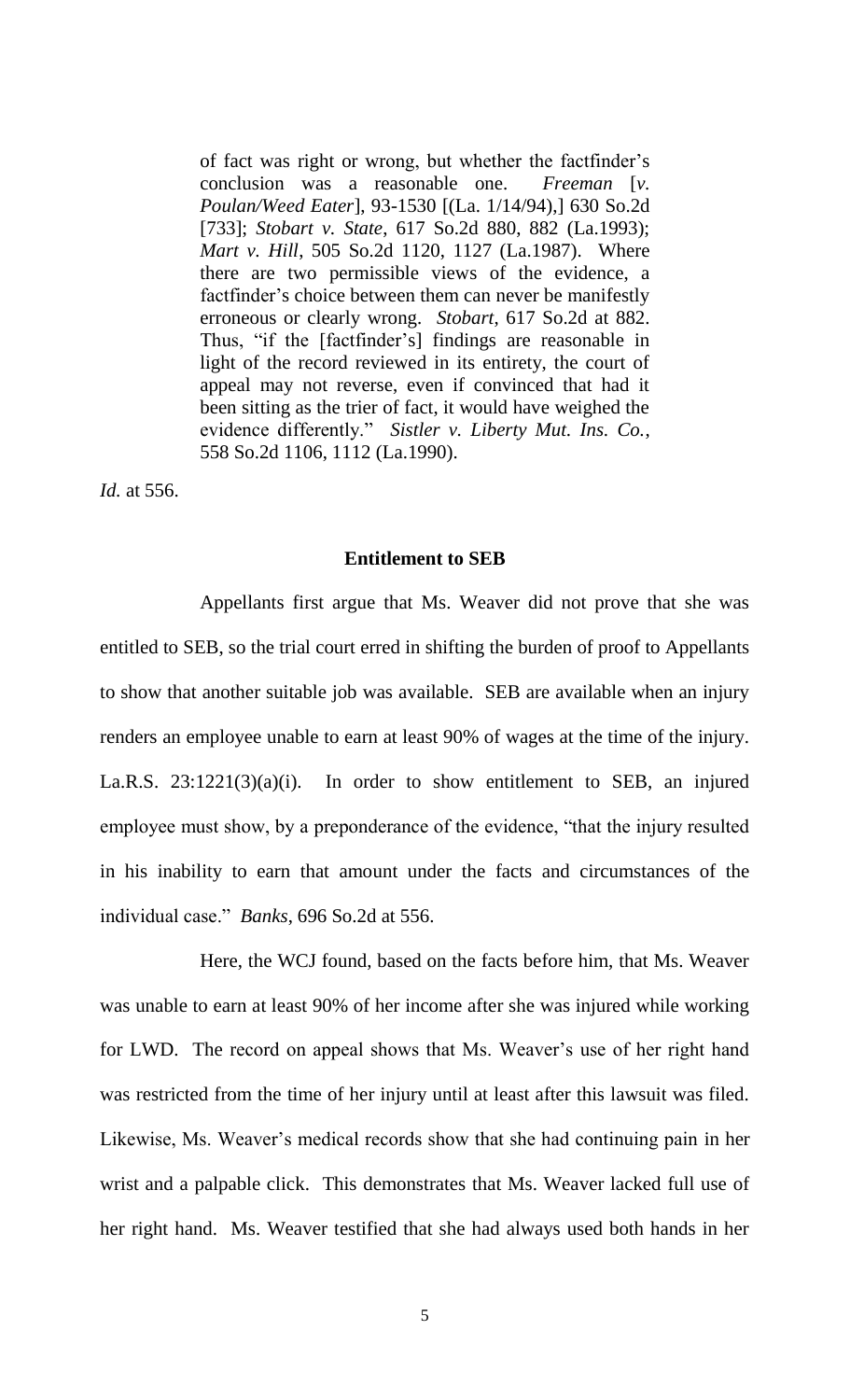employment. The WCJ specifically found Ms. Weaver to be a credible witness. In hearing Ms. Weaver's testimony, the WCJ was able to observe Ms. Weaver's gestures, tone of voice, responses to questions, and overall demeanor. Moreover, the record shows that Ms. Weaver was a model employee: she had never been fired from a job, nor had complaints about her job performance. This is the first occasion she has filed a workers' compensation claim, or a lawsuit of any kind. On these grounds, the WCJ made his determination of credibility. Based on the evidence and Ms. Weaver's credibility, it was reasonable for the WCJ to infer that Ms. Weaver was unable to work with only her left hand on any job, and so her injury prevented her from earning at least 90% of her pre-injury income. "[R]easonable evaluations of credibility and reasonable inferences of fact should not be disturbed even though the appellate court may feel that its own inferences and evaluations are as reasonable." *Lee v. Heritage Manor of Bossier City*, 41,828, p. 8 (La.App. 2 Cir. 3/14/07), 954 So.2d 276, 282, *writ denied*, 07-736 (La. 5/18/07), 957 So.2d 157. Accordingly, we find no manifest error in the WCJ's finding.

We also note that the WCJ did not rely solely on the credibility of Ms. Weaver's testimony. It is true that "[a]n injured worker's testimony that she is no longer able to return to her pre-injury employment, without more, is insufficient to prove entitlement to supplemental earnings benefits." *Wilson v. Metro. Dev. Ctr.*, 12-487, p. 7 (La.App. 5 Cir. 3/13/13), 113 So.3d 261, 266. However, the WCJ also noted several circumstances that corroborated Ms. Weaver's testimony. Specifically, the WCJ cited medical records stating that Ms. Weaver could work only with restrictions; as late as November 11, 2013, Ms. Weaver still had pain with movement of her wrist and decreased strength in her wrist; and as of May 9,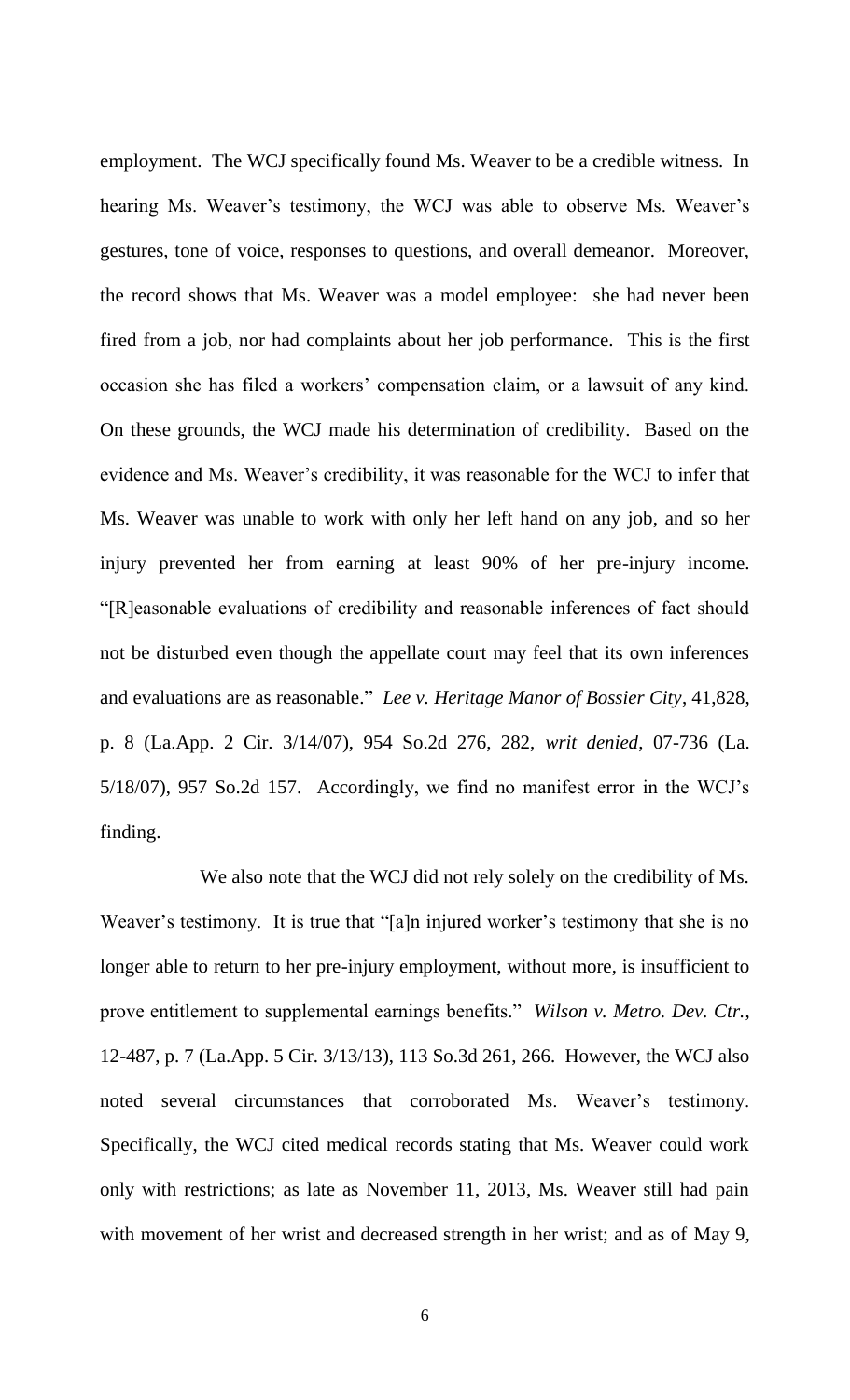2013, Ms. Weaver had continuing pain in her wrist and there was a palpable click when Ms. Weaver moved her wrist. Since Ms. Weaver's testimony was not the only evidence considered by the WCJ, the court's reasoning in *Wilson* is inapplicable to this case. Moreover, the claimant in *Wilson* was released to full duty without restrictions, where Ms. Weaver was released with restrictions and with instructions not to use the injured portion of her right hand. There was sufficient evidence to support the WCJ's finding that Ms. Weaver was entitled to SEB.

#### **Job Availability**

Once Ms. Weaver had proved entitlement to SEB, the burden shifted to Appellants to defeat Ms. Weaver's claim. In order to defeat an employee's claim for SEB, an employer must show:

> (1) the existence of a suitable job within claimant's physical capabilities and within claimant's or the employer's community or reasonable geographic region;

> (2) the amount of wages that an employee with claimant's experience and training can be expected to earn in that job; and

> (3) an actual position available for that particular job at the time that the claimant received notification of the job's existence.

*Banks*, 696 So.2d at 557. Appellants contend here, as they did before the WCJ, that a suitable job existed since Ms. Weaver was offered and accepted her previous job after her accident. But as previously discussed, the WCJ reasonably found that Ms. Weaver was unable to perform the job she had before her injury. That job was, therefore, not within the "claimant's physical capabilities" as required by *Banks*. *Id.* There is no evidence that there was another job available to Ms.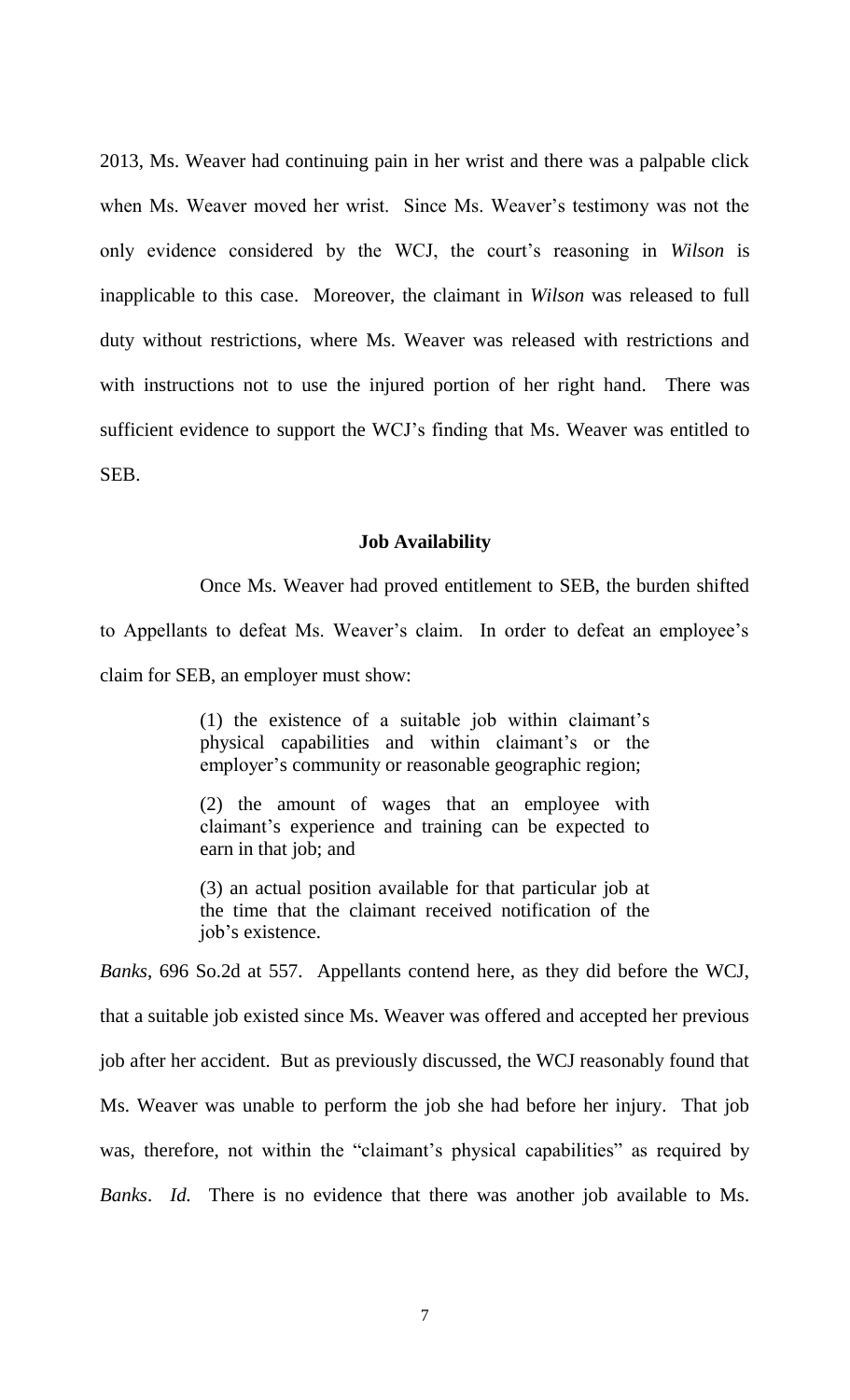Weaver that met the requirements laid out in *Banks*: Appellants did not present expert testimony or any other evidence that such a job existed. *Cf*. *Daigle*, 545 So.2d 1005 (employer offered expert testimony to establish existence of suitable jobs with a similar salary and within a reasonable geographic area). Appellants did not meet their burden of proof, and the WCJ did not err in awarding Ms. Weaver SEB.

#### **Penalties and Attorney Fees**

Ms. Weaver asserts on appeal that while the WCJ correctly awarded her SEB, he erred in failing to award her penalties and attorney fees because Appellants acted arbitrarily and capriciously in failing to timely pay Ms. Weaver's benefits. Medical benefits must be paid within 60 days of when the employer or insurer receives notice. La.R.S. 23:1201(E)(1). Failure to pay benefits in a timely manner requires the imposition of penalties and attorney fees on the employer or insurer, unless that party reasonably controverts the employee's claim. La.R.S. 23:1201(F). The question is, therefore, not whether the employer acted arbitrarily and capriciously, but whether the employer presented "sufficient factual and medical information to reasonably counter the evidence provided by the claimant." *Mouton v. Walgreen Co.*, 07-1403, p. 14 (La.App. 3 Cir. 4/2/08), 981 So.2d 75, 85 (citing *Humphrey v. Icee Distribs.*, 06-549 (La.App. 3 Cir. 11/29/06), 944 So.2d 783, *writ denied*, 07-7 (La. 3/9/07), 949 So.2d 442). An award or denial of penalties and attorney fees is reviewed for manifest error. *Id*.

Here, LWD controverted Ms. Weaver's claim with the theory that Ms. Weaver was able to continue working at her pre-injury job. While we ultimately find that the evidence presented by Ms. Weaver established a valid claim for SEB,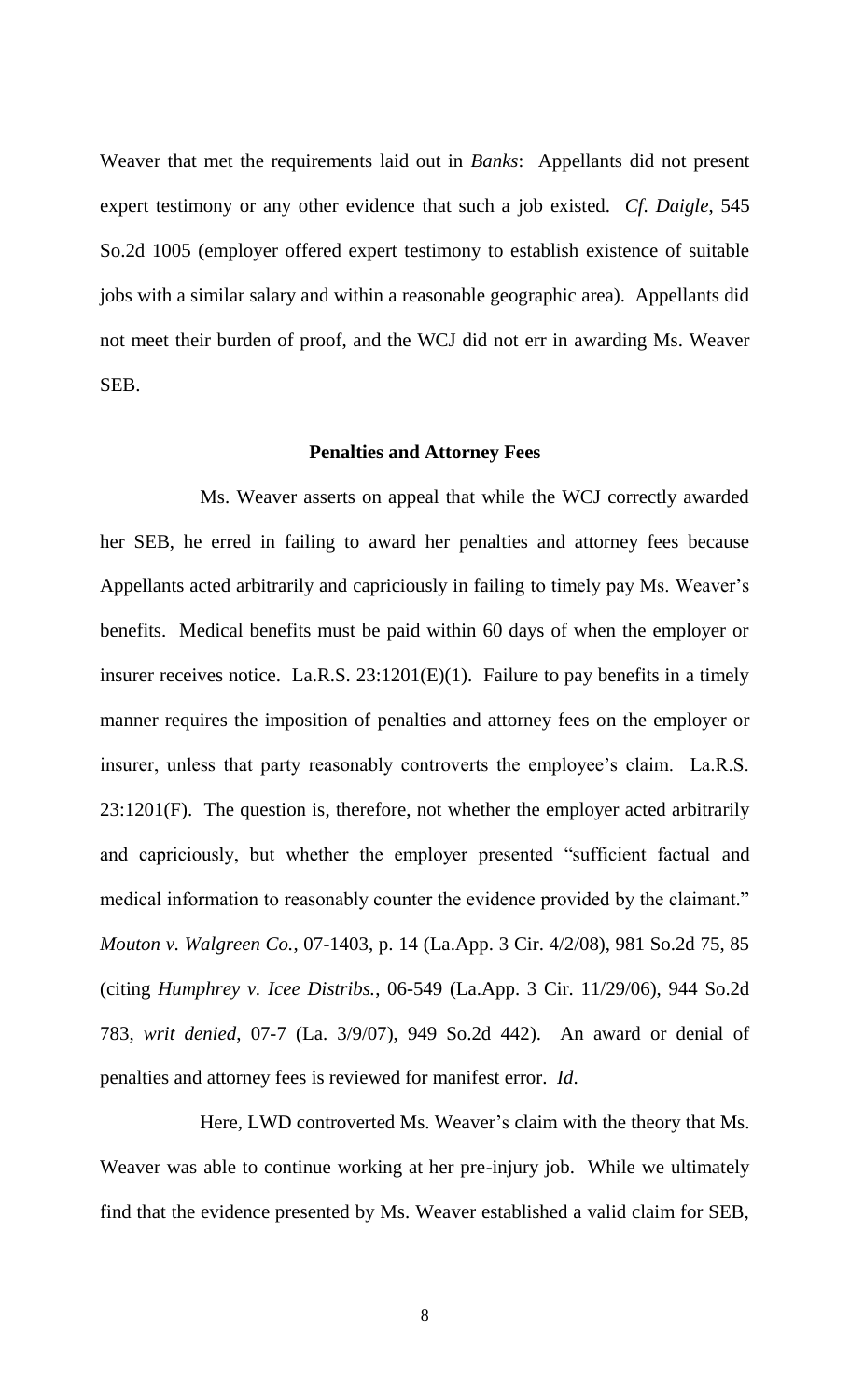Appellants' case was not unsupported by facts and evidence. Appellants pointed out that Ms. Weaver continued working at LWD for four months after injury, seemingly without incident. Appellants also presented testimony from another LWD employee that, at least until Ms. Weaver's last day of work, LWD modified Ms. Weaver's job to accommodate her restrictions. That employee also testified that Ms. Weaver simply left employment without reason. LWD reasonably controverted Ms. Weaver's claim. As a result, we find that the WCJ did not manifestly err by denying Ms. Weaver penalties and attorney fees.

# IV.

#### **CONCLUSION**

The judgment of the trial court is affirmed. Costs of this appeal are assessed to the appellants, Louisiana Wholesale Drug Company, Inc., and Continental Casualty Company.

## **AFFIRMED.**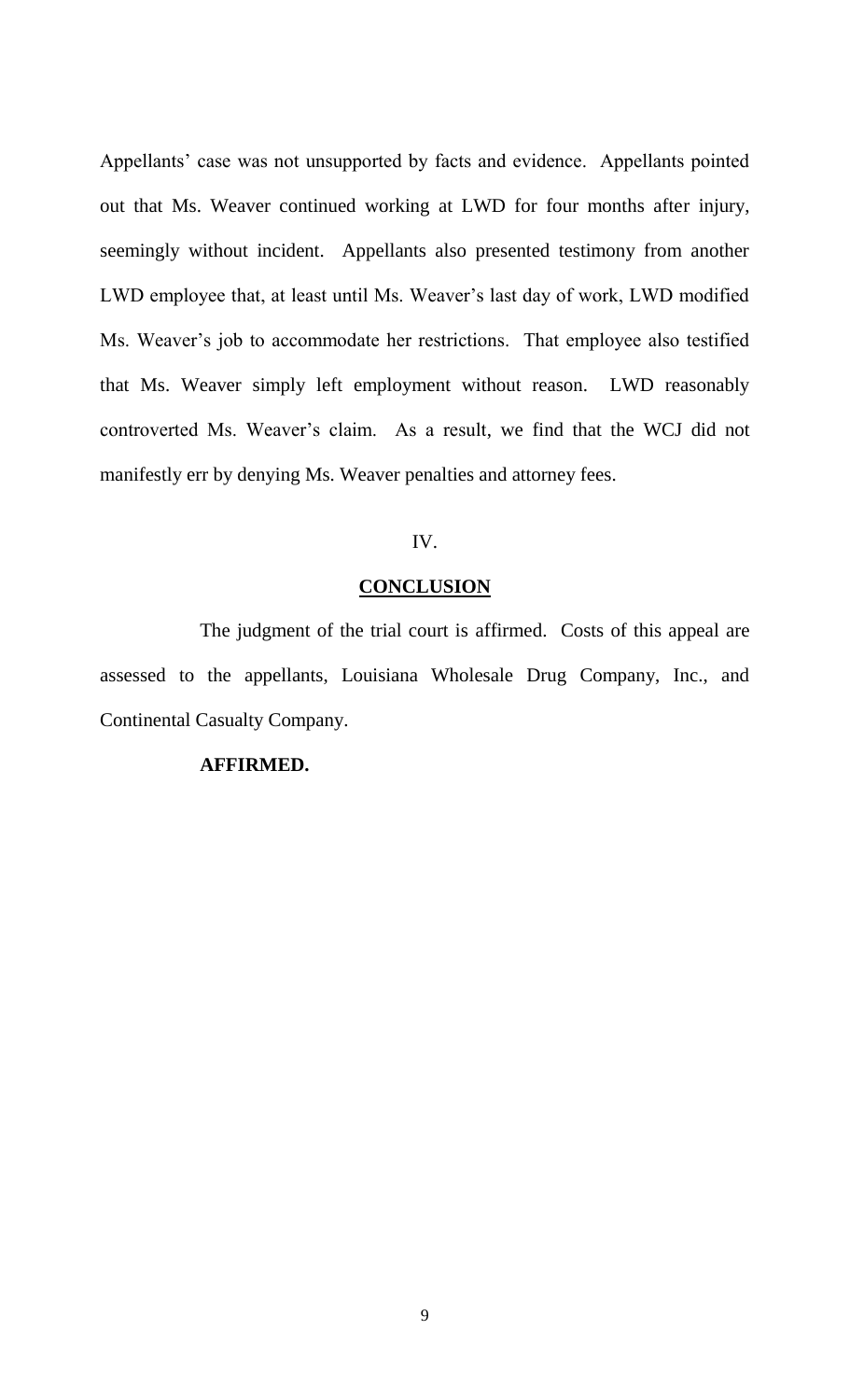## **STATE OF LOUISIANA**

### **THIRD CIRCUIT COURT OF APPEALS**

# **WCA 15-747**

### **VANESSA WEAVER**

#### **VERSUS**

## **LOUISIANA WHOLESALE DRUG CO., INC., ET. AL.**

### **Savoie, J., dissents and assigns reasons:**

I disagree with the majority's decision to affirm. In my view, Ms. Weaver failed to satisfy her burden of proving entitlement to supplemental earnings benefits (SEBs), which has been set forth as follows:

An employee is entitled to receive SEBs if he sustains a work-related injury that results in his inability to earn ninety percent (90%) or more of his average pre-injury wage. Initially, the employee bears the burden of proving, by a preponderance of the evidence, that the injury resulted in his inability to earn that amount under the facts and circumstances of the individual case. 'In determining if an injured employee has made out a prima facie case of entitlement to [SEBs], the trial court may and should take into account all those factors which might bear on an employee's ability to earn a wage.' It is only when the employee overcomes this initial step that the burden shifts to the employer to prove, by a preponderance of the evidence, that the employee is physically able to perform a certain job and that the job was offered to the employee or that the job was available to the employee in his or the employee's community or reasonable geographic location.

. . . . 'In determining whether a [WCJ's] finding that an employee has met his initial burden of proving entitlement to SEBs is manifestly erroneous, a reviewing court must examine *all* evidence that bears upon the employee's inability to earn 90% or more of his pre-injury wages.'

. . . . [Louisiana Revised Statutes] 23:1221(3)(a) requires that a claimant prove by a preponderance of the evidence that he is unable to earn wages equal to ninety percent or more of wages he was earning at the time of injury '*whether or not* the same or similar occupation as that in which the employee was customarily engaged when injured.' (Emphasis added). The statute clearly places its focus on the amount of wages earned before and after the accident, not the type of occupation or the type of work performed. . . . .

. . . .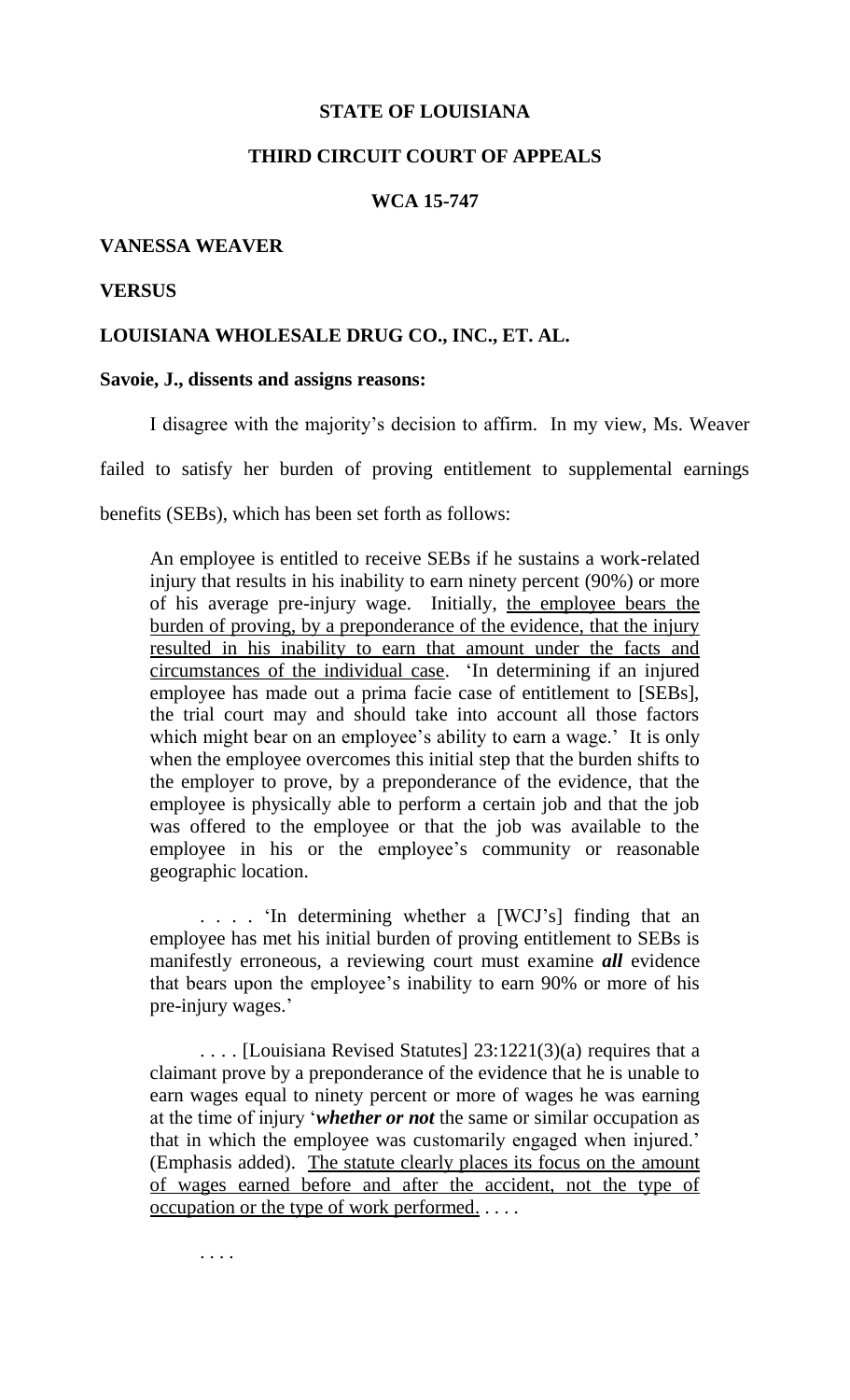Implicit in La.R.S. 23:1221(3)'s requirement that the employee show that a work-related injury resulted in his inability to earn 90% of his pre-injury wages is a showing that the injury, and not some other cause, resulted in his inability to retain his pre-injury job. Where the employee goes back to his pre-injury job and then is terminated for a reason beyond the employer's control and totally unrelated to the injury, this strongly suggests that his inability to earn 90% of his preinjury wages was not the result of his injury and that the employee is in fact able to earn 90% of his pre-injury wages in some capacity.

*Poissenot v. St. Bernard Parish Sheriff's Office*, 09-2793, pp. 4-9 (La. 1/9/11),

174-176 (citations omitted) (additional emphasis underlined).

The WCJ's determination that Ms. Weaver met her burden of proof entitling

her to SEBs was based on the following factual findings provided in its written

reasons:

The Court heard the testimony of Ms. Weaver. She testified on July 12, 2013, a pallet with cases of medicine was left behind from the day before. She testified that Troy Meche and James Savoy told her it was her responsibility to pick up the medicine and save [i.e. re-shelve] it. She then told them she could not pick up the boxes due to her restrictions. Ms. Weaver testified that the boxes weighed 15 to 20 pounds. Ms. Weaver refused to lift the boxes and left the employer's premises.

She testified that the job before her injury she cannot do unless it is modified. She testified that she felt like she was exceeding her restrictions the way she worked. Ms. Weaver additionally testified that she has numbness and tingling and her hand swells with activity.

In assessing the testimony of Ms. Weaver, the Court observed Ms. Weaver's gestures, tone of voice, responses and reactions to questions, and her overall demeanor. The Court makes the specific finding that Ms. Weaver's testimony was credible.

While the trial court made factual and credibility determinations based on

Ms. Weaver's testimony, in my view, these facts are insufficient to prove that Ms.

Weaver's injury resulted in an *inability to earn* ninety percent of her pre-injury

wages.

The undisputed testimony at trial was that Ms. Weaver returned to work at LWD the next business day following her injury and worked for three and one-half months before leaving her job. Ms. Weaver testified that her job duties included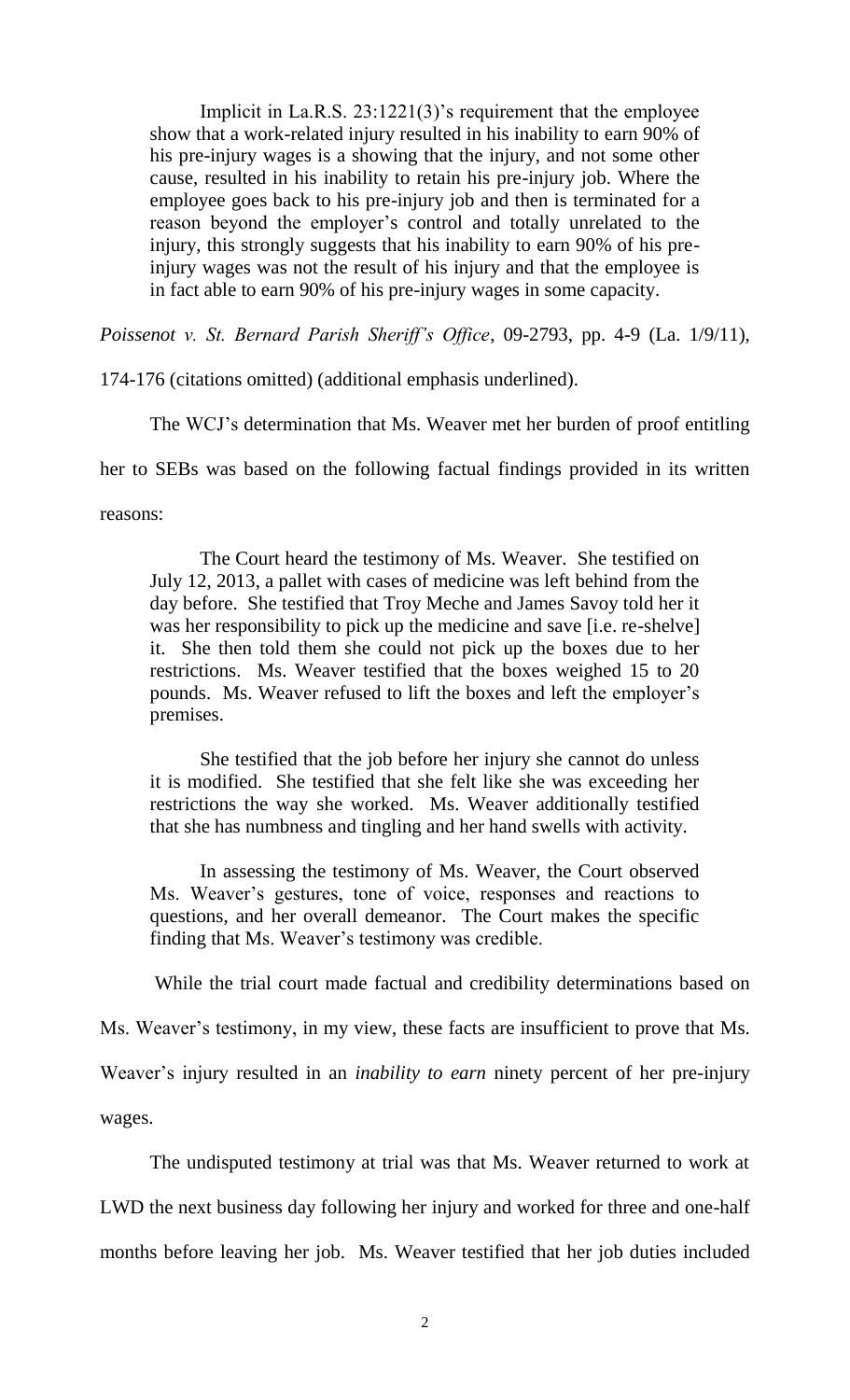stocking shelves with medications that were in boxes varying in weight from one pound to between fifteen and twenty pounds. She admitted that there were always male employees to assist her with lifting heavy boxes if she asked, both before and after her injury. She testified that after her injury, she always wore a splint and that LWD always accommodated her. There was no evidence suggesting that Ms. Weaver's job performance was inadequate following her injury.

It was also undisputed that, during the three and one-half months Ms. Weaver worked post-injury, LWD never reduced the amount of wages it paid to her. Instead, Ms. Weaver simply stopped receiving ninety percent of her pre-injury wage when she did not return to LWD after July 12, 2013. While the parties disputed the events that led to Ms. Weaver leaving that day, there was no indication that any failure on the part of Ms. Weaver to shelve the boxes at issue resulted in termination of her job, or that LWD stopped paying her for reasons related to her injury. Instead, Ms. Weaver simply chose not to return to work following that date. She testified that after she left LWD, she did not seek any other employment and indicated that she would not return to work at LWD as long as she had to wear a splint.

Ms. Weaver's testimony that she could not perform her pre-injury job, without more, is insufficient to establish her burden of proving her *inability to earn* ninety percent of her pre-injury wage. *See Wilson v. Metro. Dev. Ctr.*, 12-487 (La.App. 5 Cir. 3/13/13), 113 So.3d 261. Just like the employee in *Wilson*, Ms. Weaver "did not present testimony or evidence from any doctor or other witness to establish that she could not work or that she could not earn at least ninety percent (90%) of her pre-injury wages." *Id.* at 267. While the majority distinguishes *Wilson*, suggesting that the medical evidence corroborates Ms. Weaver's testimony, I disagree. The medical records do not sufficiently establish that Ms.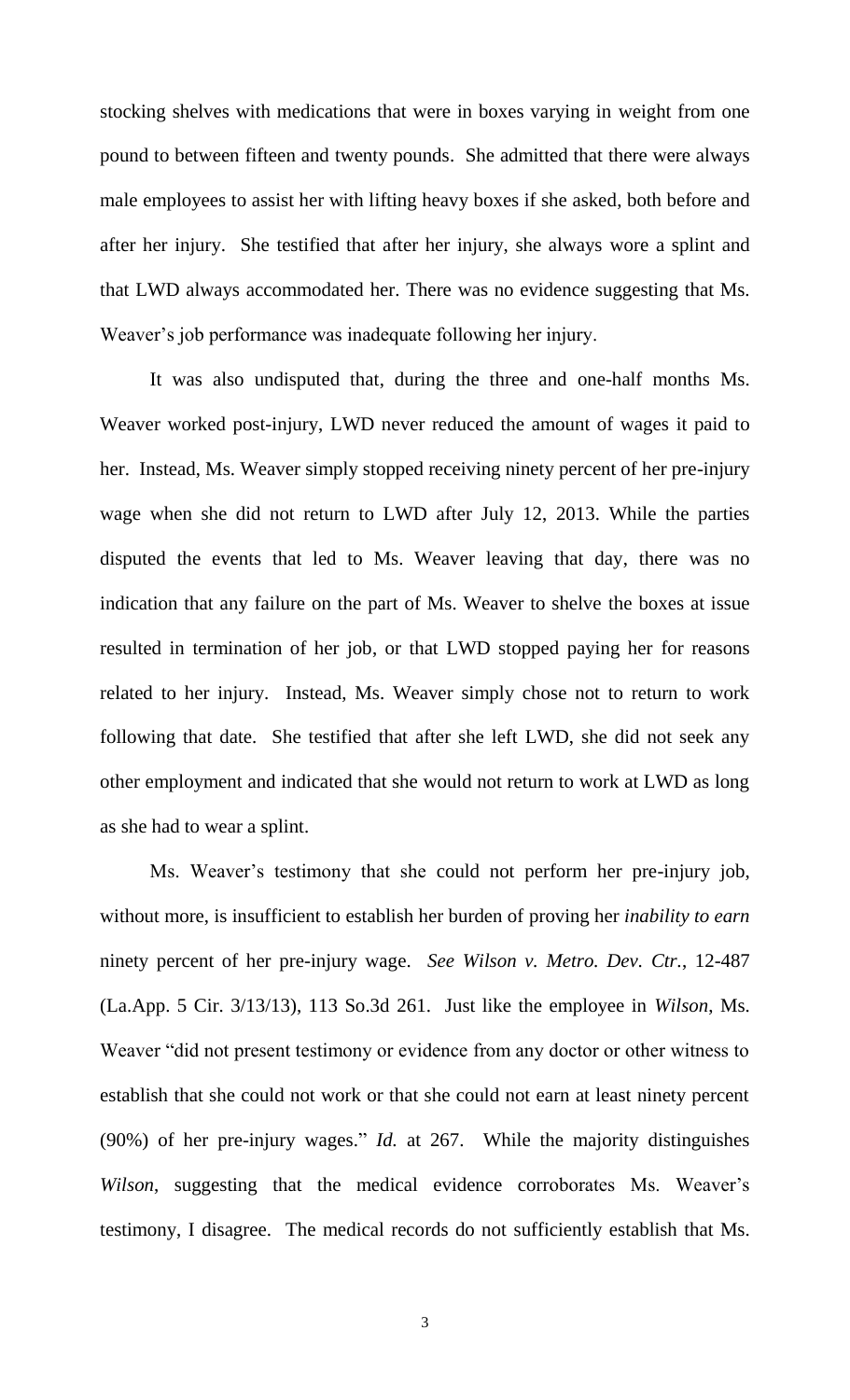Weaver was unable to work or was otherwise unable to earn ninety percent of preinjury wage.

Dr. Basile's initial report following the accident indicated that Ms. Weaver could "return to work at once with restrictions," and the restrictions were listed as "do not use injured part of right hand." The undisputed evidence was that Ms. Weaver returned to work under these restrictions and that her wages were not reduced.

Ms. Weaver saw Susan Lafleur at Lafleur Therapy Center for physical therapy in April and May 2013. Ms. Lafleur's letter dated May 9, 2013, to Dr. Basile noted a "palpable click" in Ms. Weaver's wrist as well as Ms. Weaver's subjective pain score of "6 out of 10" at work, and further indicated that Ms. Weaver was ready for a neoprene wrist splint instead of a "rigid splint." However, the reports from Lafleur Therapy Center provide no opinion as to whether Ms. Weaver could work, with or without restrictions, or whether Ms. Weaver could earn ninety percent of her pre-injury wage.

On the other hand, Dr. Basile's report dated May 14, 2013, indicated that Ms. Weaver could "return to work at once with restrictions," and the restrictions were listed as "wear Neoprene wrist splint at work." The report further stated "normal activity" and noted that Ms. Weaver was discharged to work on May 14, 2013. Ms. Weaver continued to work at LWD after this date and her wages were not reduced. Ms. Weaver further admitted that Dr. Basile never told her she could not work. There are no other medical records in evidence after this date suggesting that Ms. Weaver could not work as a result of her wrist injury, but rather only a report dated November 11, 2013 (after Ms. Weaver left LWD) reflecting complaints of pain and swelling in her wrist. The additional medical records in evidence through October 7, 2014 do not reflect any further complaints regarding Ms. Weaver's wrist injury.

4